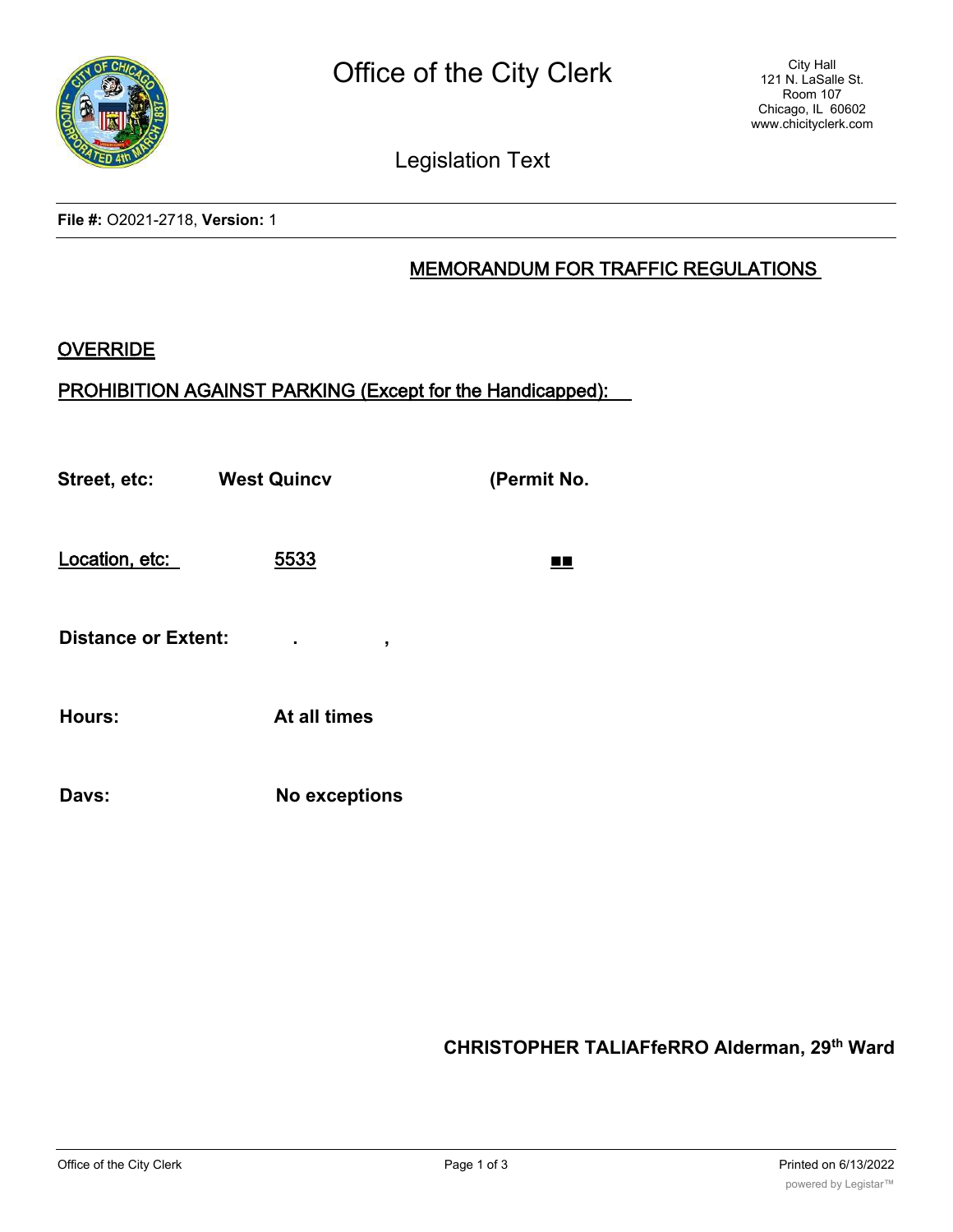CiTY OF CHICAGO DEPARTMENT OF

FINANCE

March 29, 2021

ALDERMAN CHRISTOPHER TALIAFERRO WARD 29 6272 W NORTH AVE CHICAGO, IL 60639

Dear ALDERMAN TALIAFERRO:

The Department of Finance received a request for disabled parking signs to be posted in your ward. The application has been reviewed and a survey of the location has been conducted . The Department cannot recommend the application.

Provided is the name and address of the applicant; the proposed location of the signs, and the Department's reason for not recommending the application.

Applicant's Name; STELLA C PALMER

Applicant's Address: 5533 W QUINCY

Reason Not-Recommended: ALTERNATIVE ACCESSIBLE PARKING 4 DISABLED SIGNS POSTED ON THE BLOCK AT GARAGE

Appeals must be filed within ten (10) days. Appeal requests must be made in writing and state reasons to support a request for a review. Appeals may be directed to the Mayor's Office for People with Disabilities (MOPD), Disabled Parking Signs Appeal, City Hall, Room 104, 121 N. LaSalle St., Chicago, IL 60602. A decision regarding an appeal will be made within thirty (30) days of the request. Applicants are notified by mail of the final decision.

Should you have any questions or require additional information, please contact our office at (312) 747-0114.

Very truly yours,